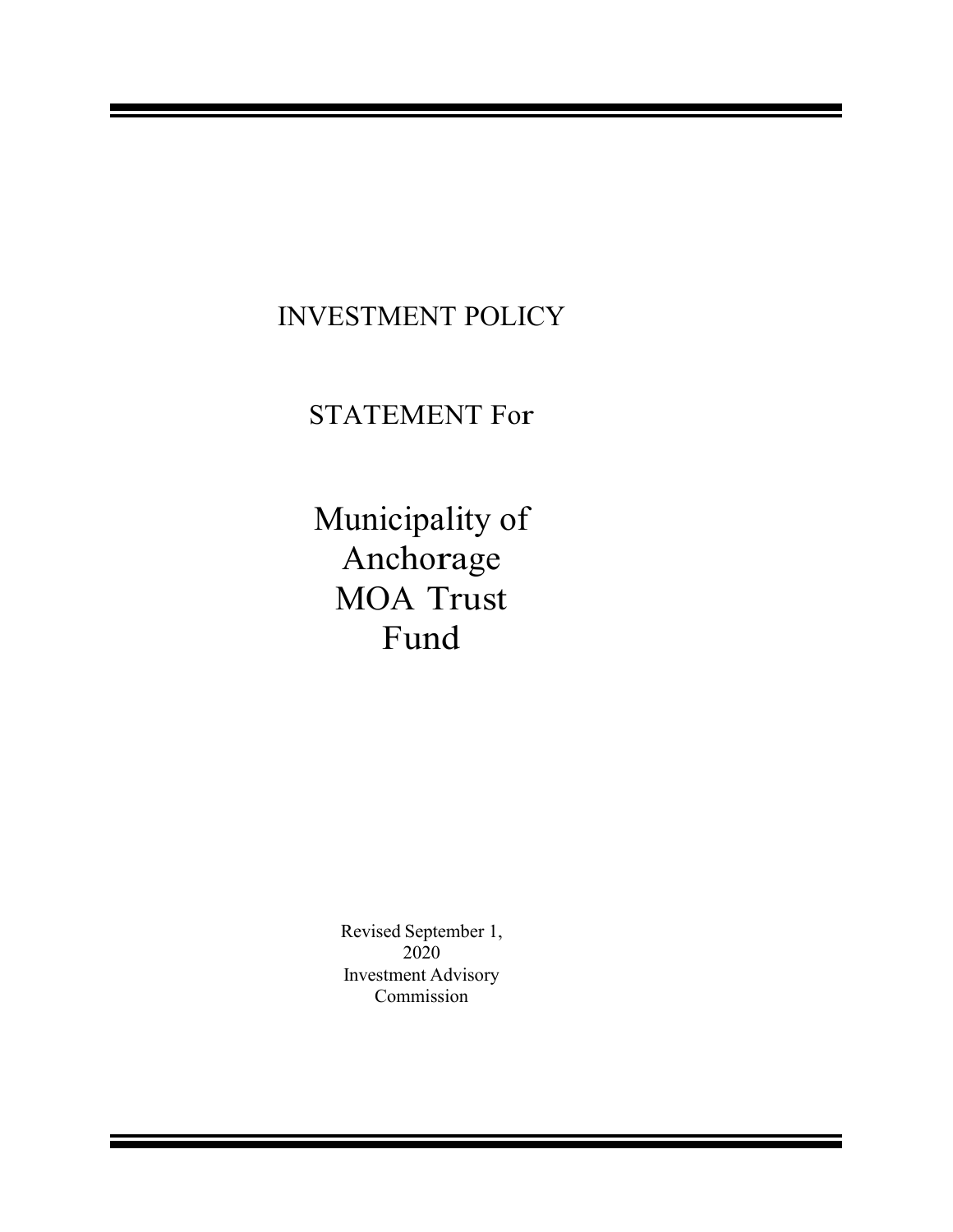# TABLE OF CONTENTS MOA Trust Fund - Investment Policy Stmt.

### Page

 $\overline{\phantom{a}}$ 

| <b>Investment Objectives</b><br>$\bullet$<br>Time Horizon<br>$\bullet$<br>Liquidity analysis<br>٠<br><b>Risk Tolerances</b><br>$\bullet$<br><b>Asset Allocation</b><br>$\bullet$<br><b>Strategic Asset Allocation</b><br>٠<br>Rebalancing of Strategic Allocation<br>٠<br>Distribution of Income<br>$\bullet$ |
|---------------------------------------------------------------------------------------------------------------------------------------------------------------------------------------------------------------------------------------------------------------------------------------------------------------|
| General<br>Fixed Income<br>$\bullet$<br><b>Domestic Equities</b><br>٠<br><b>International Equities</b><br>٠<br>Private Credit<br>$\bullet$<br><b>Real Estate</b><br>$\bullet$<br>Cash and cash Equivalents<br>$\bullet$                                                                                       |
|                                                                                                                                                                                                                                                                                                               |
| <b>Investment Managers</b><br>$\bullet$<br>Treasurer<br>٠<br>Custodian<br>٠<br><b>Investment Consultant</b><br><b>Investment Advisory Commission</b><br>$\bullet$                                                                                                                                             |
| Monitoring of Investment Managers<br>$\bullet$<br>Review of Investment Objectives<br>$\bullet$                                                                                                                                                                                                                |
|                                                                                                                                                                                                                                                                                                               |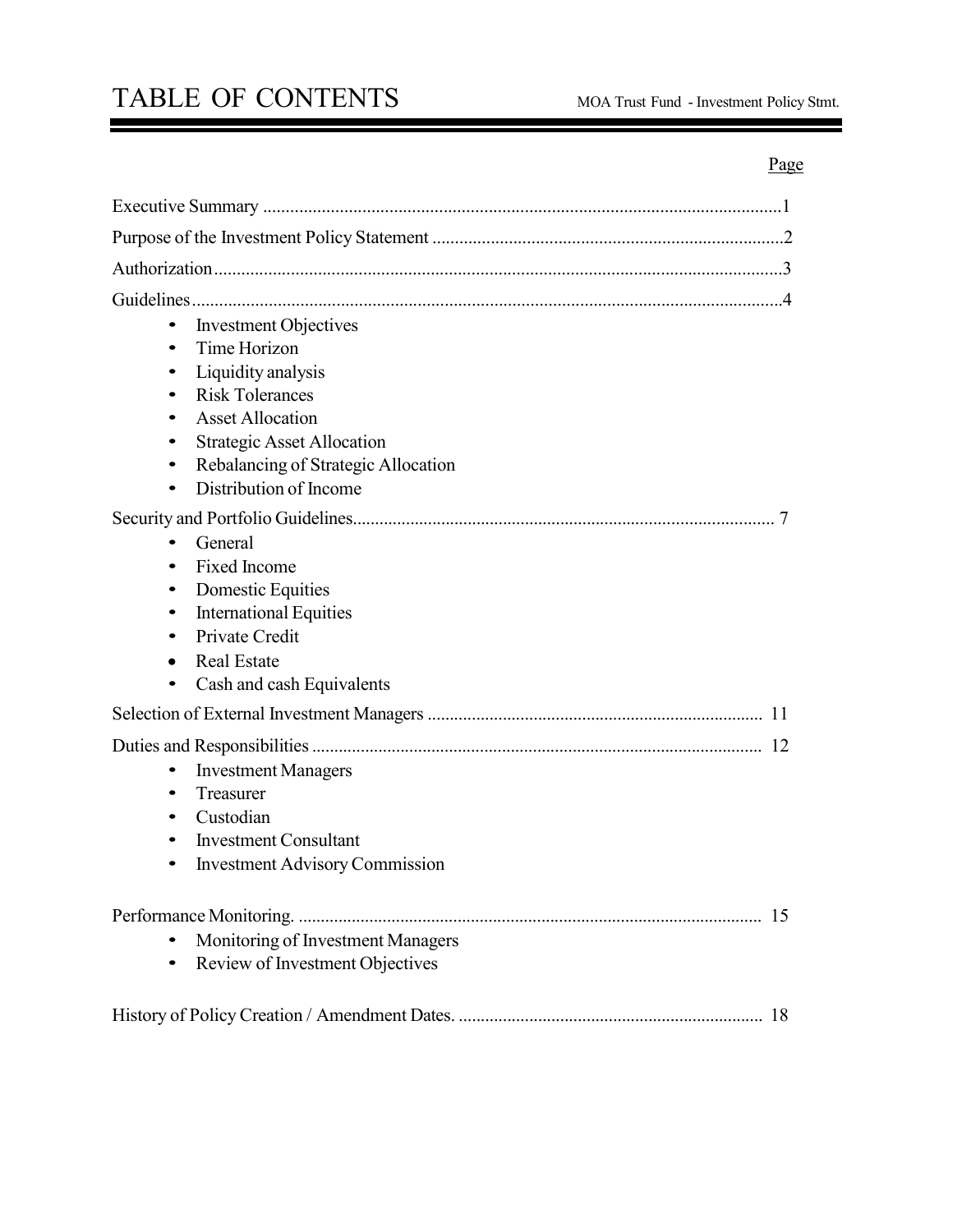| <b>Current Assets:</b><br>Planning Time Horizon: | \$162M as of July 31, 2020<br>Greater than 5 years                                                                                                                                                                                                                                       |
|--------------------------------------------------|------------------------------------------------------------------------------------------------------------------------------------------------------------------------------------------------------------------------------------------------------------------------------------------|
| Risk Tolerance:                                  | Moderate to moderately high, due to objective to<br>maintain purchasing power of Corpus and to<br>generate earnings for distribution                                                                                                                                                     |
| Income Needs:                                    | Assets will be managed in a manner consistent with<br>the need to distribute up to $5.00\%$ in 2020 and<br>4.50% thereafter per the payout methodology cited<br>in Anchorage Municipal Code (AMC). AMC<br>6.50.060 is used to determine the amount available<br>for annual distribution. |

Asset Allocation:

|                               | Min   | Strategic<br>Allocation | <b>Max</b> |
|-------------------------------|-------|-------------------------|------------|
| Domestic Equities             | 26%   | 31%                     | 36%        |
| <b>International Equities</b> | 18%   | 22%                     | 26%        |
| Fixed Income                  | 21%   | 24%                     | 27%        |
| <b>Emerging Markets Debt</b>  | $0\%$ | $5\%$                   | 8%         |
| Private Credit                | $2\%$ | $5\%$                   | 8%         |
| <b>Real Estate</b>            | 10%   | 13%                     | 16%        |

Performance Evaluation Benchmark: The total Trust is expected to produce a total return exceeding that of an index based upon the strategic asset allocation of the Trust and various broad asset classes. Specifically, the policy index will be a weighted index comprised of:

| Allocation | <b>Benchmark</b>                          |
|------------|-------------------------------------------|
| $31\%$     | Russell 3000                              |
| <b>22%</b> | MSCI ACW ex-U.S. Index                    |
| 24%        | Bloomberg US Aggregate Bond Index         |
| $5\%$      | <b>EMD Blended Index</b>                  |
| $5\%$      | Credit Suisse Leveraged Loan Index $+2\%$ |
| 13%        | NCREIF ODCE Index (AWA)                   |

\*EMD Blended Index consists of an appropriate mix of hard and local currency exposure by index (Emerging Markets Bond Global Diversified Index (Hard Currency) and JPM GBI-EM Global Diversified Index (Local Currency).)

Expected Total Return: Using RVK's 2020 Capital Markets Assumptions, the 10-year arithmetic expected return of 6.6% with an annual standard deviation of 9.9%. Two thirds of the time we expect the annual total return of the Trust to fall in a range of 6.6% plus or minus 9.9%.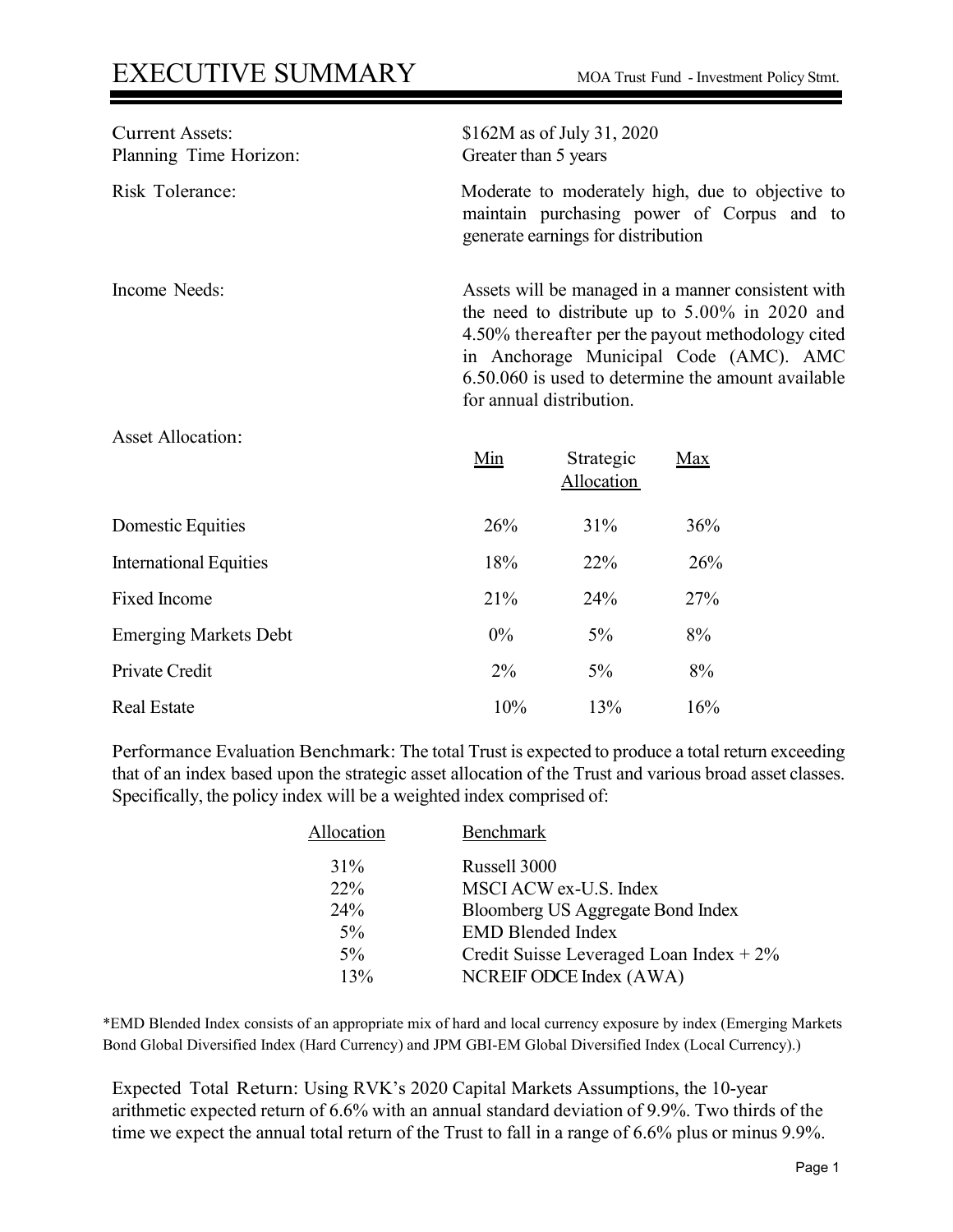### PURPOSE OF THE INVESTMENT POLICY STATEMENT MOA Trust Fund – Investment Policy Stmt.

The purpose of this Investment Policy Statement (IPS) is to assist the Treasurer in effectively investing the assets of the MOA Trust Fund (the Trust) and in monitoring investment results, by communicating the investment objectives to the Anchorage Assembly, the Investment Advisory Commission, the Consultant, and external investment managers. The IPS is required by Subsection H of Anchorage Municipal Code Chapter 6.50.060. The Trust's investment program is defined in the various sections of the IPS by:

- Stating in a written document the objectives and guidelines for the investment of Trust assets, including explicit consideration of liquidity needs and risk tolerance.
- Setting forth an investment structure for managing Trust assets. This structure includes various asset classes, investment management styles, asset allocation and acceptable ranges that, in total, are expected to produce an intended level of overall diversification and total investment return over the long-term.
- Providing guidelines for each investment portfolio that controls the level of overall risk and liquidity assumed in that portfolio, so that all Trust assets are managed in accordance with stated objectives.
- Establishing formal criteria to select and monitor the performance results achieved by the investment managers on a regular basis.
- Encouraging effective communications between the Treasurer's department, the Assembly, the Investment Advisory Commission, the investment consultant, and the investment managers.
- Complying with all applicable fiduciary, prudence, and due diligence requirements that experienced investment professionals would utilize, and with all applicable laws, rules and regulations from various local, state and federal entities that may impact Trust assets.

This IPS has been formulated after consideration by the Treasurer and the Investment Advisory Commission of the financial implications of a wide range of policies and represents a prudent investment process deemed appropriate for the Trust.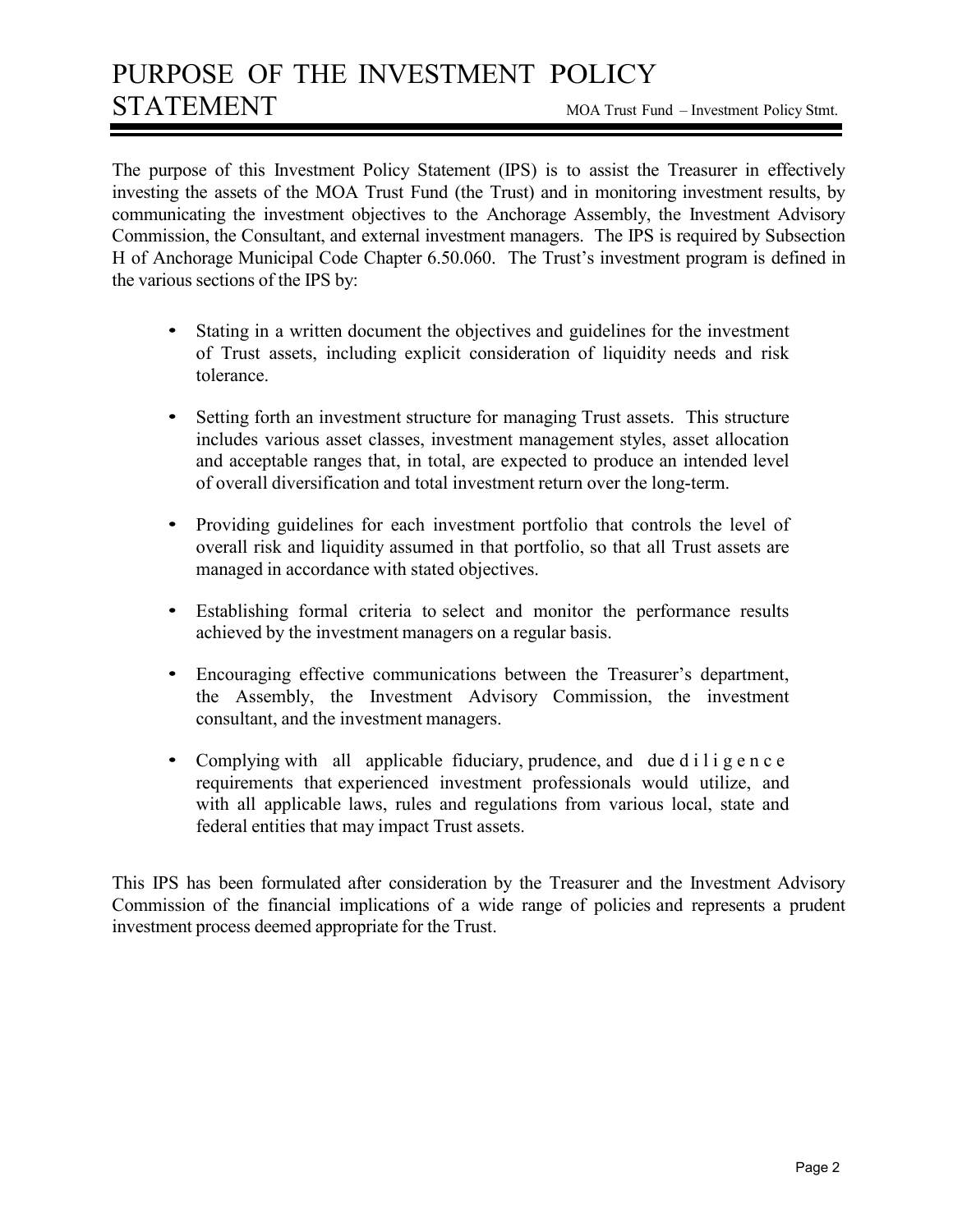Authorization to manage the Trust is derived from Anchorage Municipal Charter section 13.11 and the Anchorage Municipal Code 6.70.010. The Investment Policy Statement must comply with Anchorage Municipal Code section 6.50.060, which is incorporated herein by reference.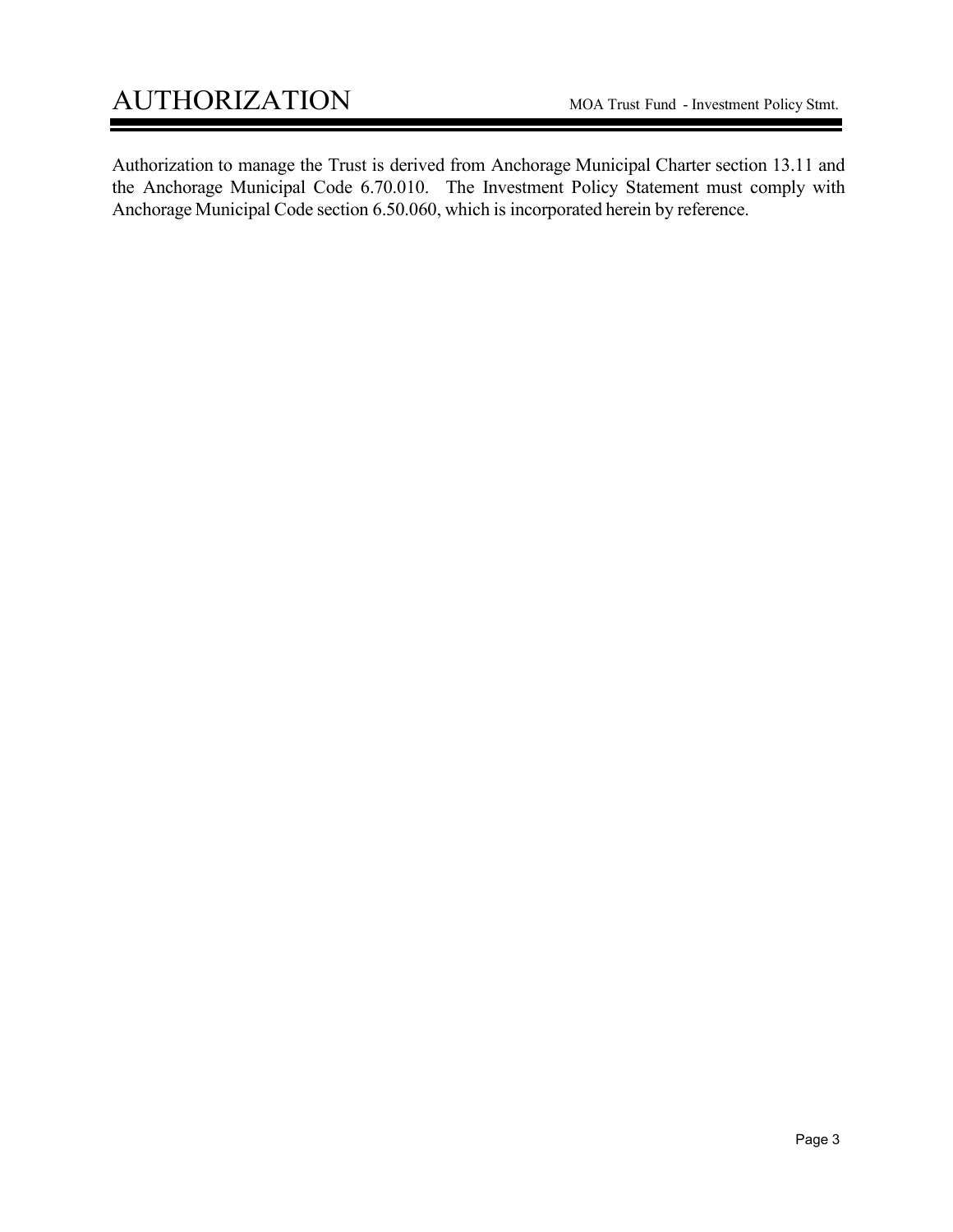This section describes the guidelines for the overall management of the Trust, specifically the time horizon, liquidity constraints, risk tolerance, and income distribution needs. All of these factors are incorporated in the asset allocation, which is described in this section.

#### Investment Objectives

The investment objective of the Trust is to maintain the purchasing power of the Corpus and to maximize rates of return over time by utilizing a balanced investment approach, investing in equity, fixed income, and alternative investment strategies, within prudent levels of risk.

#### Time Horizon

The Trust has a very long-time horizon. This statement is based on the fact that Anchorage Municipal Code requires that the Trust be managed according to an endowment model whereby the payout methodology cited in Anchorage Municipal Code (AMC) 6.50.060 is used to determine the amount available for annual distribution to the City's general fund. Implicit in the Code-specified payout rate is an assumption that net long-term earnings after inflation-proofing will meet or exceed the payout rate. Thus, the assets are to be invested with a long-term time horizon. The assumptions underlying the asset allocation analysis are based on a 10+ year projection of financial markets. While the future of the Trust extends beyond the next ten years, the relevant planning horizon is consistent with the use of the assumptions. The assumptions utilized were developed by the Trust's investment consultant, RVK Inc., and are consistent with long-term returns, risks, and statistical interrelationships observed among major asset categories.

#### Liquidity Analysis

Distributions from the Trust will be based on a percentage of market value not to exceed 5.00% in 2020 and 4.50% thereafter in accordance with the payout methodology cited in AMC  $6.50.060$ . Annual distributions, if made, must be completed by no later than 15 days from the end of the fiscal year (i.e., December 31). The Trust will be rebalanced as necessary to fund such distributions in excess of available dividend and interest income.

#### Risk Tolerances

The overall risk tolerance of the Trust is heavily influenced by the objectives of the fund: to maintain the purchasing power of the fund and to generate earnings linked to a percentage of market value. Based on modern portfolio theory, the Trust must have a meaningful equity commitment to protect the Corpus from inflation and to generate meaningful earnings for distribution. Based on the Capital Market Assumptions used in the asset allocation study, such an equity commitment will entail a moderate level of risk, as measured by the volatility of investment returns. The Trust maintains a long-term investment horizon, which allows the Trust to absorb near term volatility.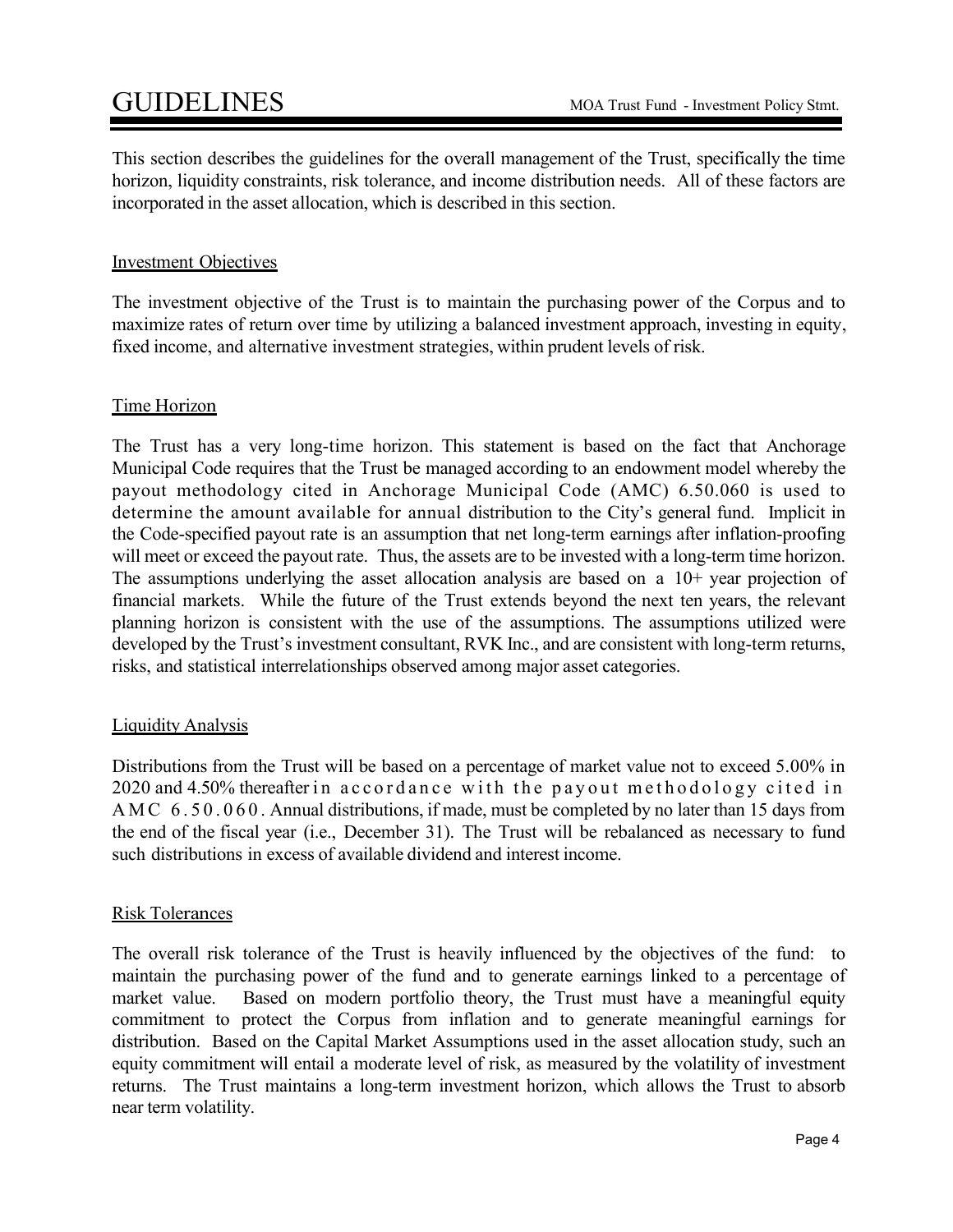#### Asset Allocation

Based on the Trust's time horizon, risk tolerances, performance expectations and asset class preferences, an efficient or optimal portfolio was identified. The strategic asset allocation of the Trust is as follows:

| <b>Strategic Asset Allocation</b> | Lower<br>Limit | Strategic<br>Allocation | Upper<br>Limit |
|-----------------------------------|----------------|-------------------------|----------------|
| Domestic Equities                 | 26%            | 31%                     | 36%            |
| <b>International Equities</b>     | 18%            | 22%                     | 26%            |
| Fixed Income                      | 21%            | 24%                     | 27%            |
| Private Credit                    | $2\%$          | $5\%$                   | 8%             |
| <b>Emerging Markets Debt</b>      | 0%             | $5\%$                   | 8%             |
| <b>Real Estate</b>                | 10%            | 13%                     | 16%            |
| Cash Equivalents                  |                | $0\%$                   | 15%            |

The Trust will be diversified within each equity allocation and balanced to avoid any intentional style bias.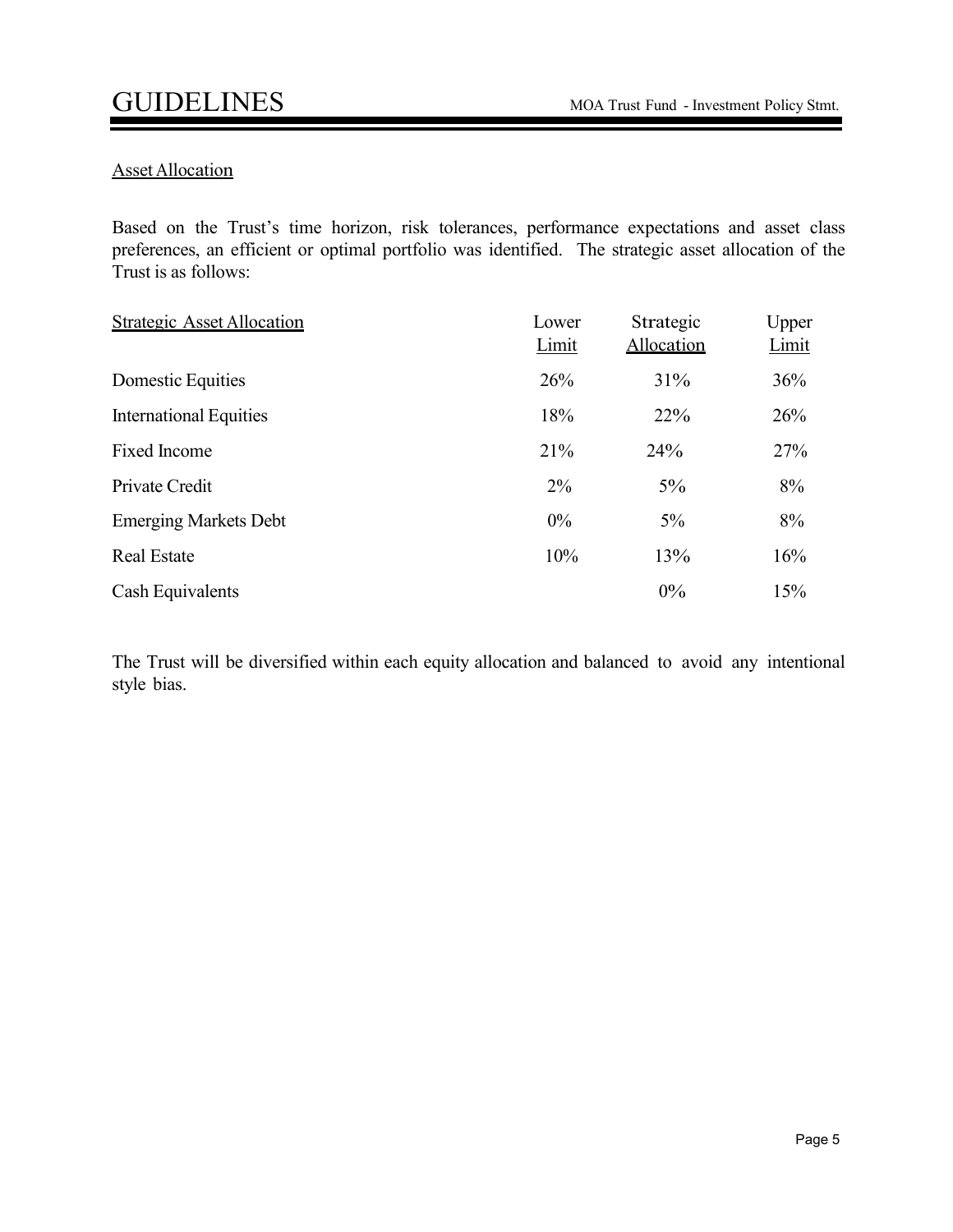#### Rebalancing of Strategic Allocation

The Strategic Allocation, shown in the middle column above, is the target. Some variability around the target is expected and acceptable. Extreme deviation from the target is undesirable -- as it alters the risk and return expectations for the Trust. Therefore, upper and lower limits are established for each asset class. Generally, deviation outside the upper and lower limits of any midpoint target should trigger action to formally evaluate the need for rebalancing and a plan, including timeline, to follow through with rebalancing should the issue persist more than two calendar quarters. The Treasurer, in consultation with the investment consultant, will consider rebalancing activity when assets fall outside these upper and lower limits.

When necessary and/or available, cash inflows/outflows will be deployed in a manner consistent with the strategic asset allocation. If cash flows are insufficient to bring the Trust within the strategic allocation ranges, transactions may be affected within a 12- month period to bring the allocation back to the target Strategic Allocation.

#### Distribution of Income

The investment policy explicitly recognizes the fact that the distribution and investment decisions are related, yet separate decisions. An annual review of the investment policy will be conducted to determine that it is consistent with the distribution target set in the budgeting process, recognizing the potential for short-term fluctuations in investment returns.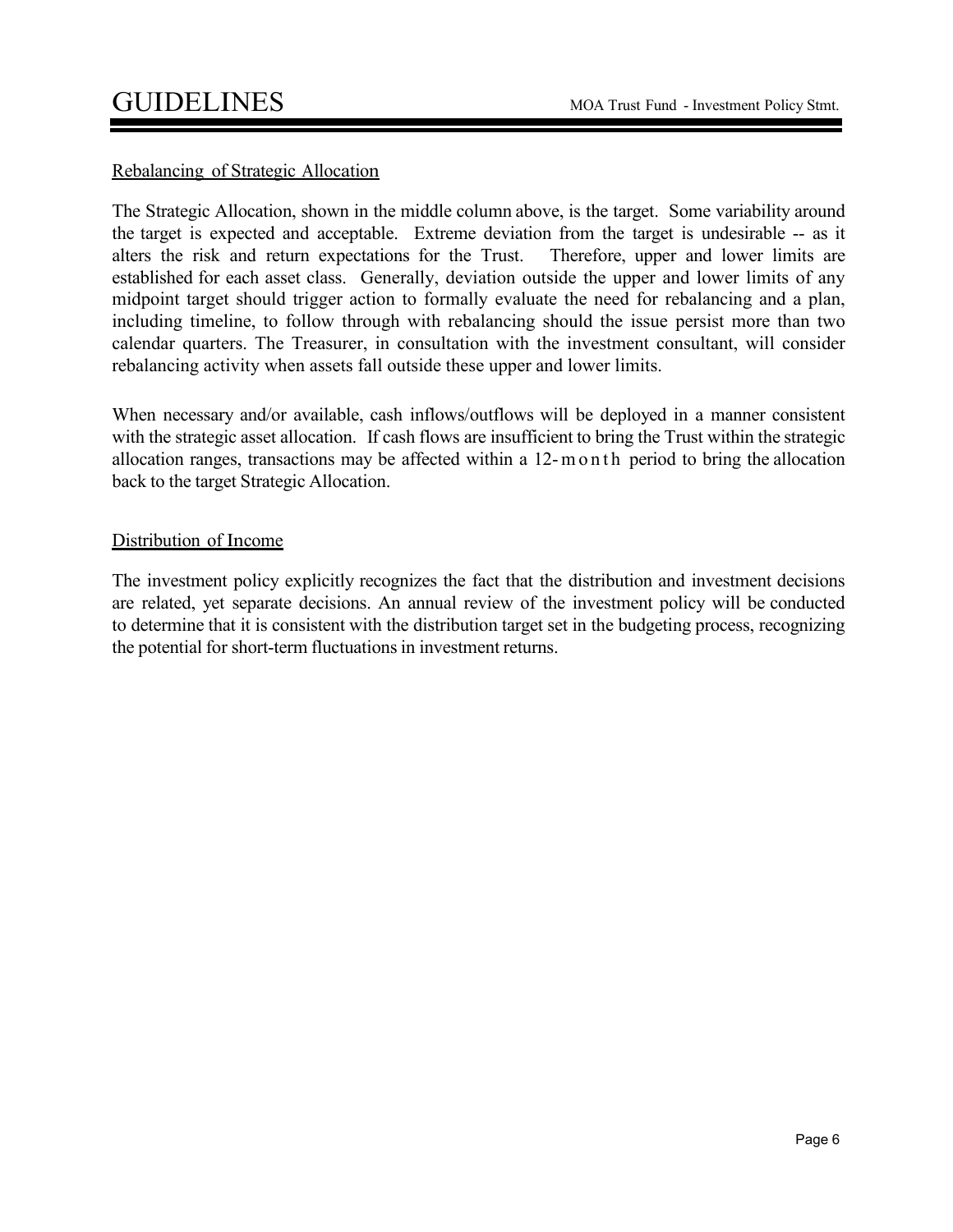The following guidelines apply to all Trust assets. Any mutual funds or other interests in collective and commingled funds utilized should be reviewed to determine that their governing instruments are substantially consistent with the following guidelines. All assets are to be managed pursuant to the Investment Restrictions contained in Anchorage Municipal Code section 6.50.060.

#### **General**

- All guidelines are considered at the time of purchase. The sale of a security is not automatically required due to a subsequent change in circumstance.
- The following securities and transactions are not authorized, as described below:
	- − Letter stock and other unregistered securities; commodities or commodity contracts; and short sales or margin transactions are not permitted; and
	- − The use of leverage at the Trust level is not permitted; leverage may be utilized in underlying investments such as real estate and other private markets, subject to the guidelines governing those investments.
- Holdings of individual securities shall be of sufficient size to assure easy liquidation.
- Each portfolio will be diversified with regard to specific issuer, industry, and economic sector, in order to reduce risk.
- Securities may be sold at a loss, if such an action is deemed to be consistent with the overall portfolio investment objectives.
- Assets may be invested through a limited liability entity, including a corporation, limited partnership, limited liability partnership, or limited liability company, or through a collective or commingled investment fund, including a fund-of-funds.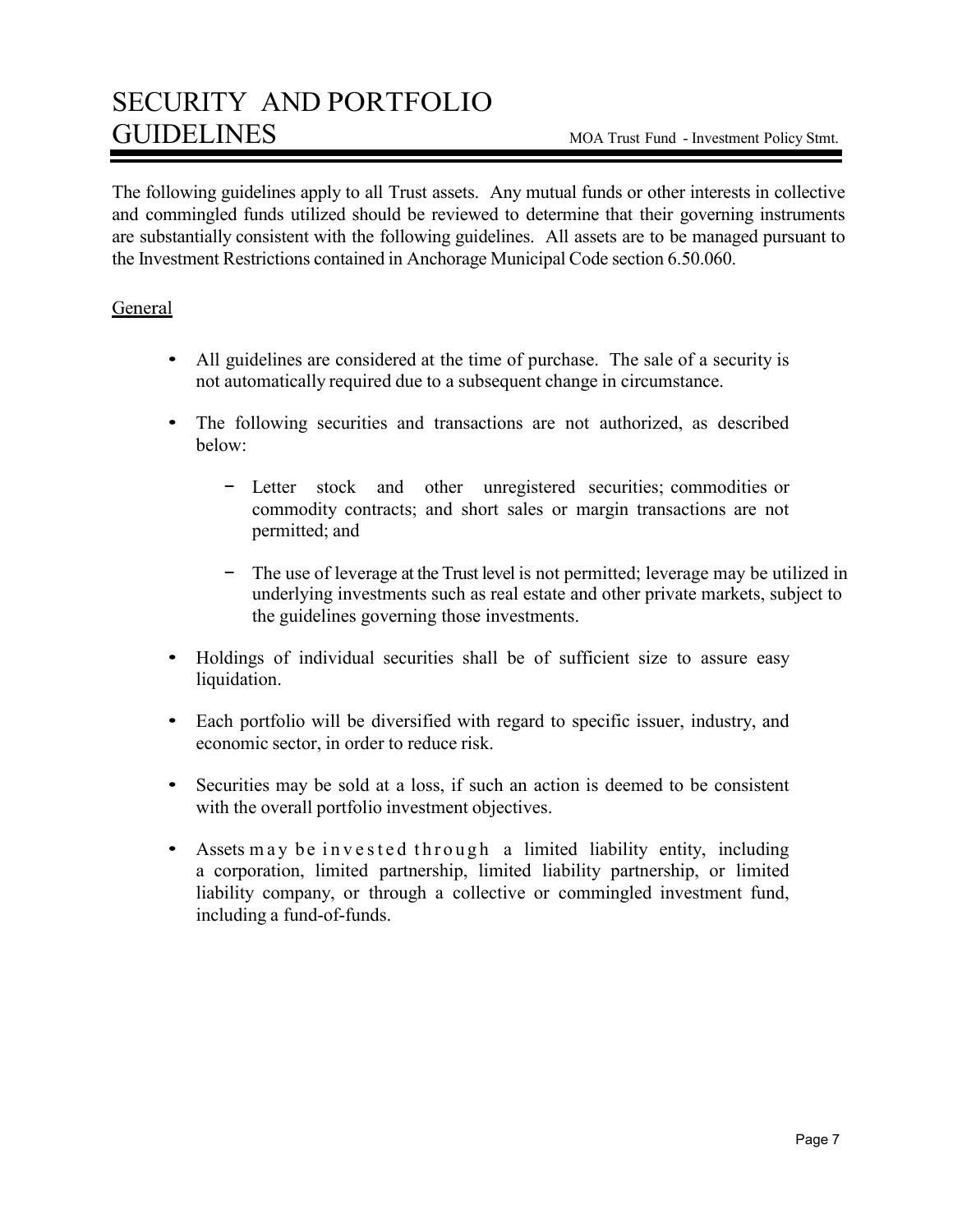#### Fixed Income

Eligible Securities - The Trust may invest in debt instruments subject to the limitations contained in the Anchorage Municipal Code section 6.50.060. Fixed income investments are made through an institutionally oriented collective investment vehicle and a separate account where securities are owned directly by MOA. The collective investment vehicle's governing documents control the specific investment practices utilized. The Treasurer, the Investment Advisory Commission and the Investment consultant shall consider whether or not the collective investment vehicles are substantially consistent with the limitations contained in the Code.

For the separate investment account, the governing document is the Investment Management Agreement (IMA) directly with the manager. The Treasurer, the Investment Advisory Commission and the Investment consultant shall consider whether or not the IMA is substantially consistent with the limitations contained in the Code.

#### Domestic Equities

- Equity holdings in any one company should not exceed the greater of 5% or 1.5 times the stock's weighting in the applicable market index, such as the S&P 500 Index, at the time of purchase. If a security is not included in the applicable index, the limit is 5% of the portfolio market value at the time of purchase.
- Managers are expected to remain fully invested in equity securities (i.e., 5%) maximum cash holdings), unless the manager has requested and received permission to hold significant cash.
- The manager shall emphasize quality in security selection and shall avoid risk of large loss through diversification.
- Convertible securities will be considered as equities.
- Investments for the purpose of exercising control of management are prohibited.
- The use of futures and options is prohibited except when used on an unlevered basis.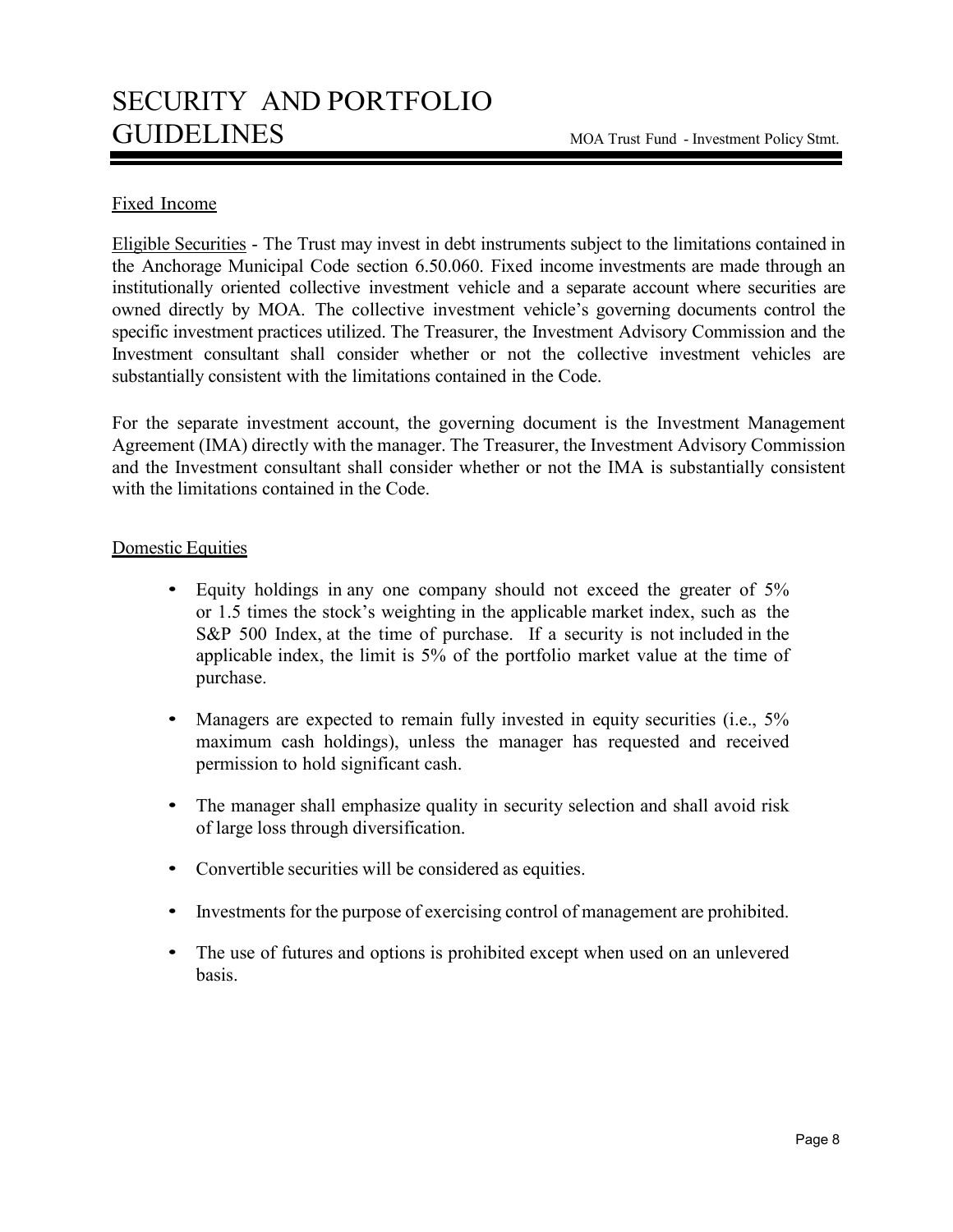#### International Equities

- Equity holdings in any one company should not exceed the greater of 5% or 2 times the stock's weighting in the applicable market index, such as the Morgan Stanley Capital International ("MSCI") All Country World ("ACW") ex-U.S. Index, at the time of purchase. If a security is not included in the applicable index, the limit is 5% of the portfolio market value at the time of purchase.
- Countries represented within the MSCI ACW ex-U.S. Index are available for investment. Allocations among countries are expected to be diversified. Investments in emerging markets are permitted when such investments are well diversified and held within a mutual fund or commingled investment vehicle utilized to efficiently gain international equity exposure.
- The manager may enter into foreign exchange contracts on currency provided that use of such contracts is limited to hedging currency exposure existing within the manager's portfolio. There shall be no direct foreign currency speculation.
- If the Trust achieves international equity exposure through a commingled fund, the policies of the fund will be examined with the objective of selecting a fund whose policies are substantially consistent with the spirit of the guidelines.

#### Private Credit

- Private Credit investments shall be made in a diversified portfolio of institutional quality, income producing private credit assets.
- Private Credit investments are expected to achieve attractive risk-adjusted returns, with higher average income-driven returns compared to most types of publicly traded fixed income, and lower average losses from borrower default compared to most types of high yield fixed income securities. They are expected to have a relatively low correlation to other investment asset classes, and therefore are expected to act as a diversifier at the portfolio level, potentially enhancing the risk-adjusted return of the total portfolio.

#### Real Estate

• Real estate investments shall be made in a diversified portfolio of institutional quality, predominantly income producing properties, held in a collective investment vehicle which limits the overall Trust's liability. The vehicle(s) utilized shall provide diversification both in terms of property type and location. The vehicle should not engage in significant  $(>10\%)$  real estate development activities and should have a primary objective of providing investors with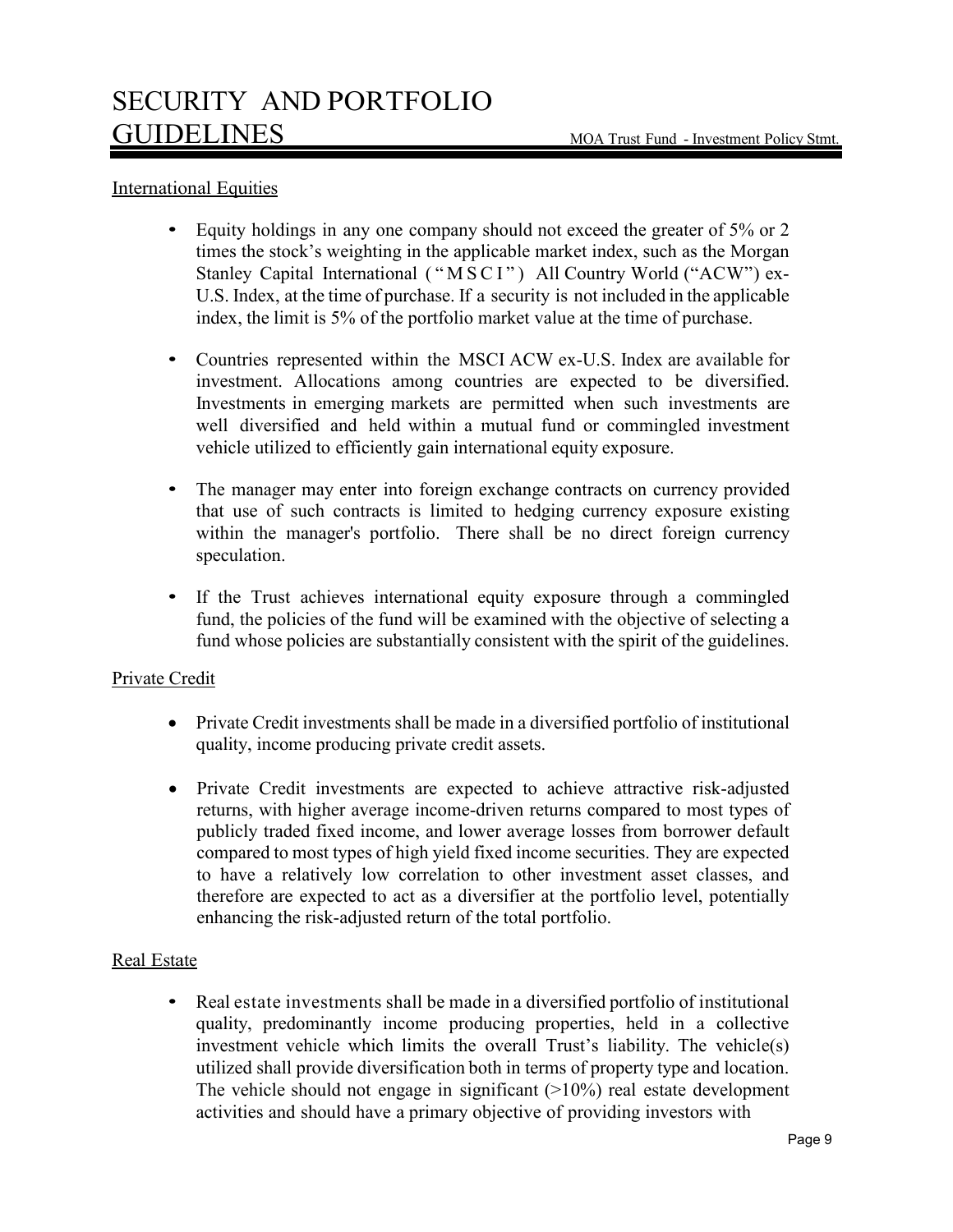competitive income returns and preservation of purchasing power over the long term, with leverage use in line with relevant and appropriate comparable peer groups, as provided by the investment consultant.

#### Cash and Cash Equivalents

- Cash and cash equivalents shall include repurchase agreements, certificates of deposit and shares in a money market or short-term investment fund that consist of securities of the type and quality as those permitted for the Trust as a whole.
- Cash equivalent reserves shall consist of cash instruments having a quality rating of at least A-1 by Standard & Poor's or its equivalent by another nationally recognized securities rating service.
- Any idle cash not invested by the investment manager shall be invested daily by either the Custodian or Treasurer.
- In the use of mutual funds, careful attention should be paid to the fund's policy for investing cash and cash equivalents, with the objective of selecting funds whose policies are consistent with the spirit of the guidelines.
- Certificates of deposit must have been issued by United States commercial banks or trust companies (including foreign branches of such banks), provided that such institutions (or, in the case of a branch, the parent institution) have total assets of \$1 billion or more, be adequately capitalized, and have an excellent or superior rating from a bank rating agency.
- Repurchase Agreements must be secured by obligations insured or guaranteed by the United States or agencies or instrumentalities of the United States.
- Cash and cash equivalents may include any security that has an effective duration under one year, a weighted average life of less than one year and spread duration less than one year.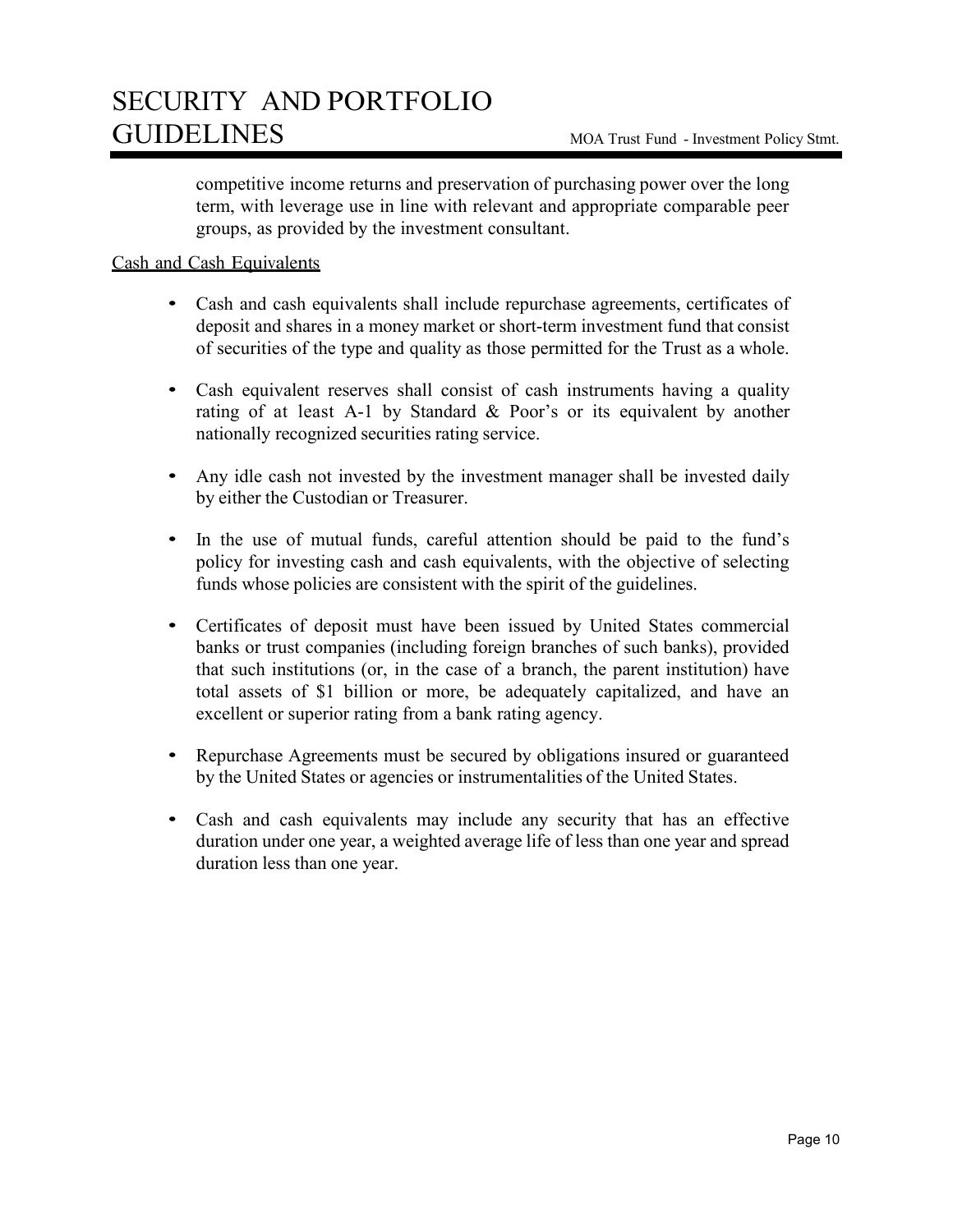### SELECTION OF EXTERNAL INVESTMENT MANAGERS MOA Trust Fund – Investment Policy Stmt.

To achieve the investment objectives of the Trust, external investment managers will be employed to invest the assets. Both separate accounts and collective investment vehicles may be considered. The selection process shall conform to appropriate Municipal procurement requirements. External managers must meet the following minimum criteria:

- 1. Be a bank, insurance company, independent investment counselor, or registered investment adviser as defined by the Investment Advisers Act of 1940.
- 2. Clearly articulate the investment strategy that will be followed, provide historical performance associated with the strategy, and document that the strategy is consistent with the IPS guidelines.
- 3. Provide historical quarterly performance numbers calculated on a time-weighted basis.
- 4. Provide detailed information on the history of the firm, key personnel, key clients, fee schedule, and support personnel.
- 5. Selected firms shall have no outstanding legal judgments or past judgments, which may reflect negatively upon the firm's ability to perform.
- 6. Demonstrate highly ethical business principles and strictly manage potential conflicts of interest.
- 7. Offer a competitive fee structure.
- 8. Have assets under management in an amount appropriate for the Trust's assets assigned.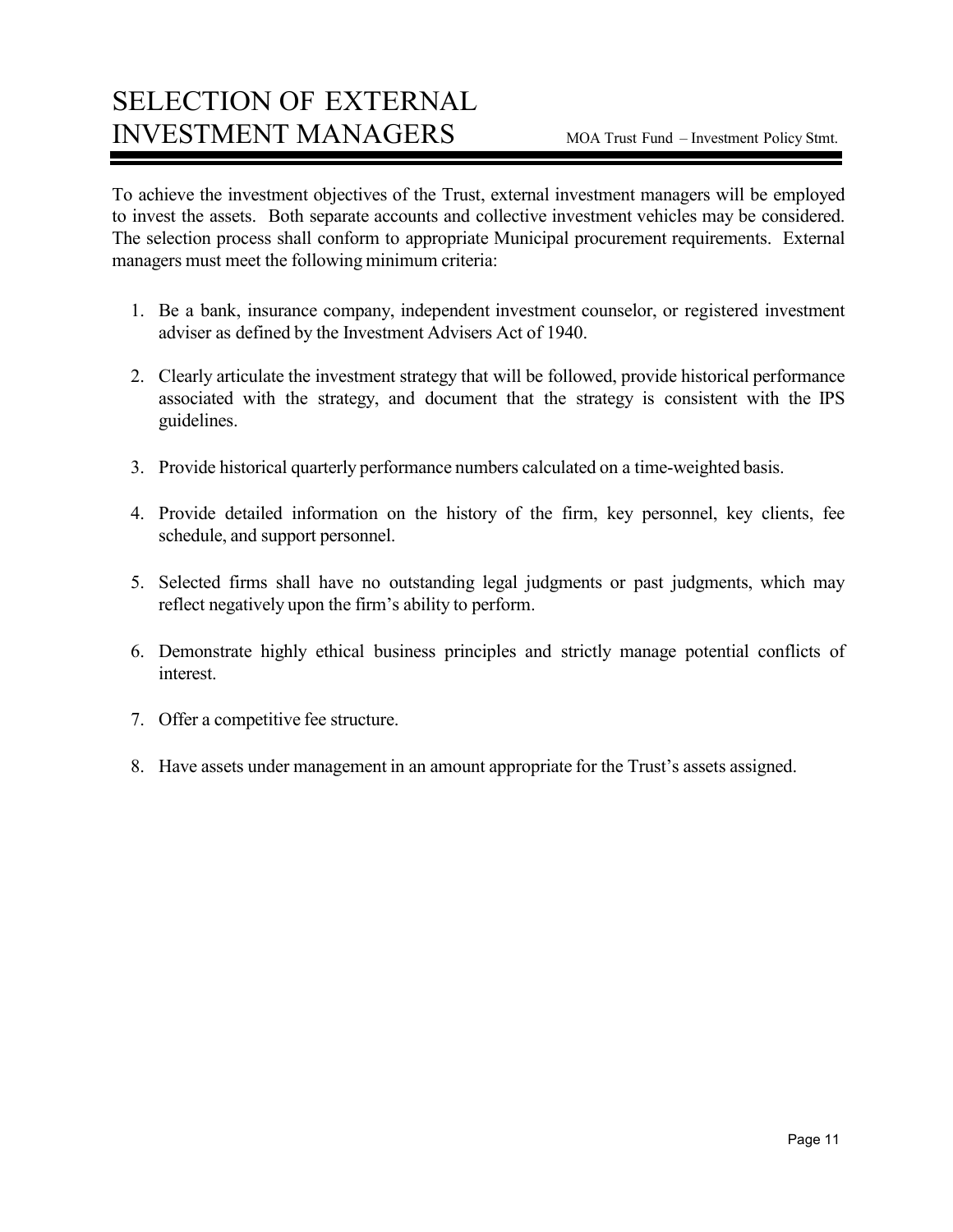#### Investment Managers

It is expected that all investment managers hired by the Trust will be monitored and reported on by the investment consultant.

All managers and representative funds are expected to follow their respective prospectuses and guidelines. The duties and responsibilities of each investment manager managed in a separate account vehicle structure specifically retained for the Trust include the following:

- 1. Manage the Trust assets under its care, custody and/or control in accordance with the IPS objectives and guidelines set forth herein.
- 2. Exercise investment discretion within the IPS objectives and guidelines set forth herein.
- 3. Provide monthly reports of the holdings and transactions, and the total return achieved. Provide quarterly reports that provide additional detail on the investment strategy and outlook, and performance attribution for the prior quarter. Quarterly reports must state whether the portfolio is in compliance with the guidelines, and note the steps being taken to correct any failures to comply. Compliance requirements of particular interest include duration, quality ratings, and the use of derivatives.
- 4. Promptly inform the Treasurer in writing regarding all significant and/or material matters and changes within the investment management firm pertaining to the investment of Trust assets, including, but not limited to:
	- a. Investment strategy
	- b. Portfolio structure
	- c. Tactical approaches
	- d. Ownership
	- e. Organizational structure
	- f. Financial condition
	- g. Professional staff
	- h. Recommendations for guideline changes
	- i. All material, legal, SEC, and other regulatory agency proceedings affecting the firm
	- j. Significant account losses
	- k. Significant growth of new business
	- 5. Promptly vote all proxies and related actions in a manner consistent with the long-term interests and objectives of the Trust set forth herein. Each manager shall keep detailed records of said voting of proxies and related actions and will comply with all regulatory obligations related thereto.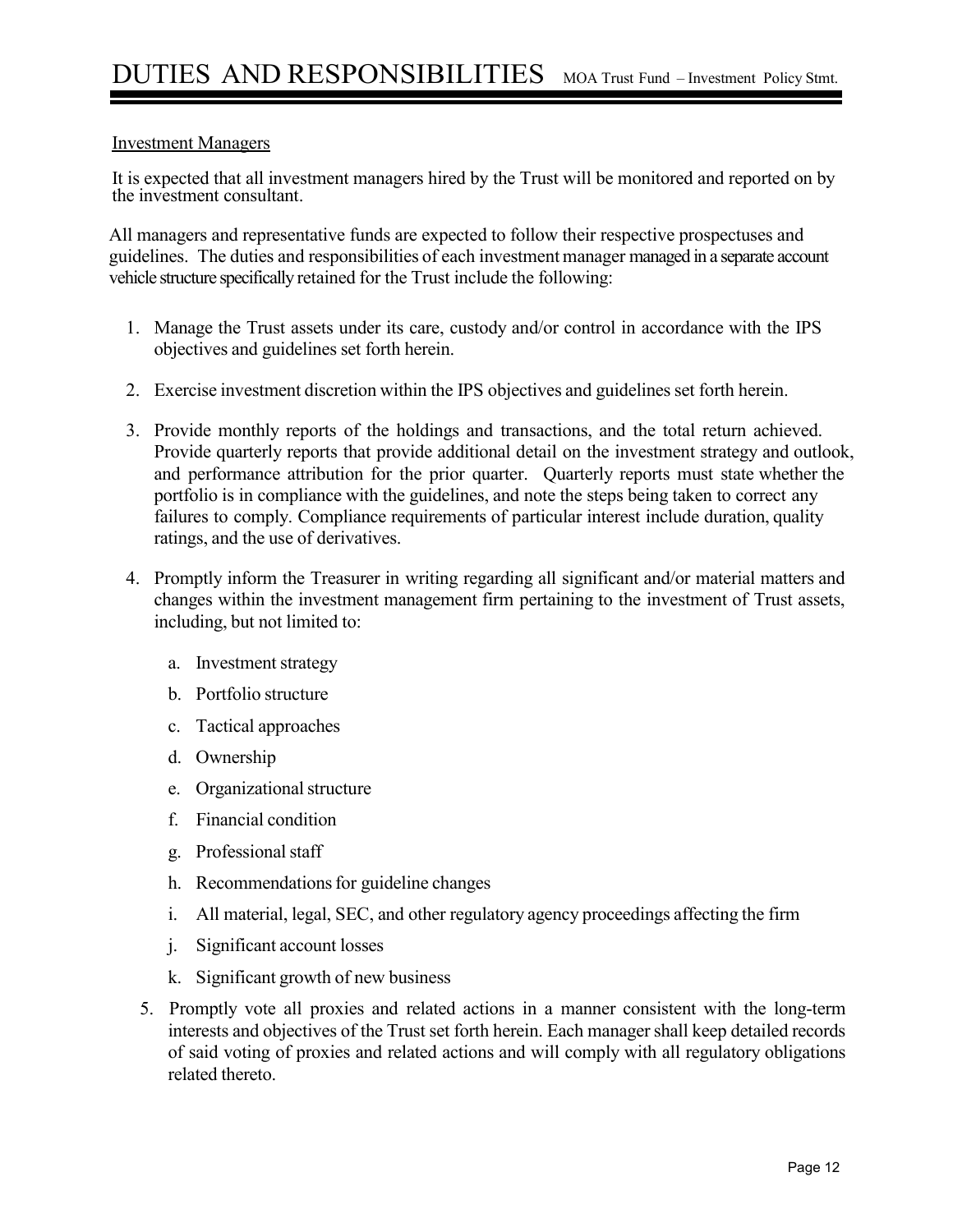#### Investment Managers (cont'd)

- 6. Utilize the same care, skill, prudence and due diligence under the circumstances then prevailing that experienced, investment professionals acting in a like capacity and fully familiar with such matters would use in like activities for like investment programs with like aims in accordance and compliance with all applicable laws, rules and regulations from local, state, federal and international political entities as it pertains to fiduciary duties and responsibilities.
- 7. Adopt a brokerage policy that ensures that all transactions effected for the Trust are "subject to the best price and execution".
- 8. Acknowledge and agree in writing to their fiduciary responsibility to fully comply with the entire IPS set forth herein, and as modified in the future.
- 9. Provide on an annual basis a disclosure concerning whether the firm makes use of soft dollars. If the firm does use soft dollars, the report shall disclose how the soft dollar benefits are utilized.
- 10. Per AMC 6.50.060, managers can invest in various commingled type vehicle structures that are predominantly consistent with policies in place as well as code requirements.

#### Treasurer

Under the direction of the Chief Fiscal Officer and in consultation with the Investment Advisory Commission, the Treasurer shall:

- 1. Invest the assets of the Trust in accordance with this IPS and Anchorage Municipal Code 6.50.060.
- 2. Coordinate investment manager, investment consultant and Investment Advisory Commission meetings, activities and presentations.
- 3. Administer investment consultant, investment manager and custodian contracts.
- 4. Manage portfolio rebalancing and budgeted annual dividend payouts.

#### **Custodian**

The Custodian shall:

- 1. Provide safekeeping and custody of securities purchased by investment managers on behalf of the Trust.
- 2. Provide for timely settlement of securities transactions.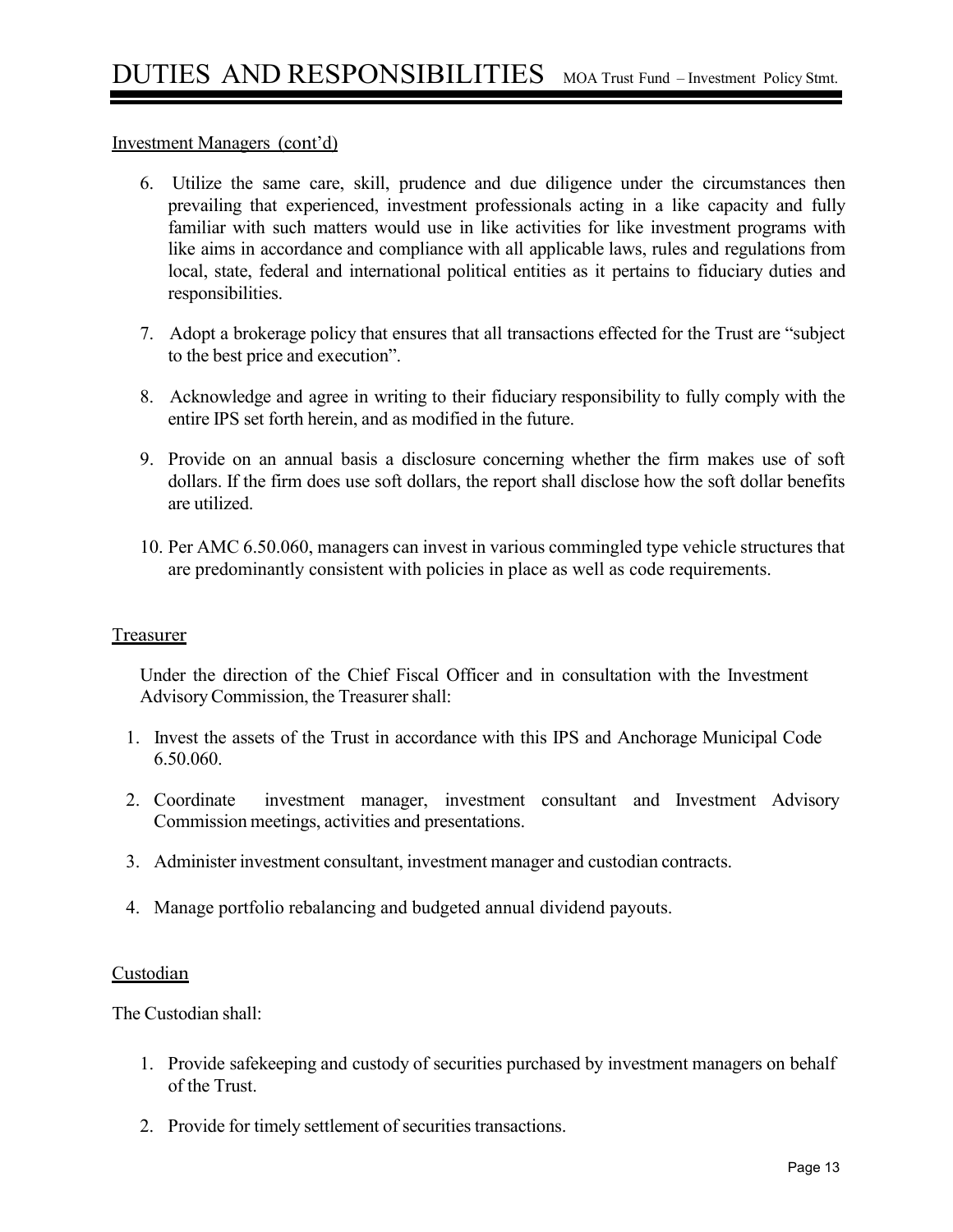#### Custodian (cont'd)

- 3. Maintain short-term investment vehicles for investment of cash not invested by investment managers.
- 4. Check all manager accounts daily to make sure all available cash is invested.
- 5. Collect interest, dividend and principal payments on a timely basis.
- 6. Process corporate actions.
- 7. Price all securities on a daily basis.
- 8. Provide monthly, quarterly and annual reports.

#### Investment Consultant

The Investment Consultant will provide general consulting services as required by the Municipality in connection with the investment of the Trust's assets. As directed, the Consultant will:

- 1. Review the IPS to assure it is consistent with the Trust's goals and objectives.
- 2. Conduct and review an asset allocation study to establish the classes of assets, the strategy and style to be used within each class of assets, levels of risk, acceptable risk tolerance and predicted rates of return that will meet the Trust's goals and objectives.
- 3. Recommend investment manager performance standards and guidelines to monitor and measure investment managers. It is expected the investment consultant provide ongoing due diligence on managers with regular updates provided to the Trust as appropriate.
- 4. Provide guidelines as to the selection of investment managers and custodian for the Trust.
- 5. Conduct a quarterly analysis of, and report on, the performance of the investment manager(s).

#### Investment Advisory Commission

The Investment Advisory Commission will perform the responsibilities provided under Anchorage Municipal Code section 4.50.090.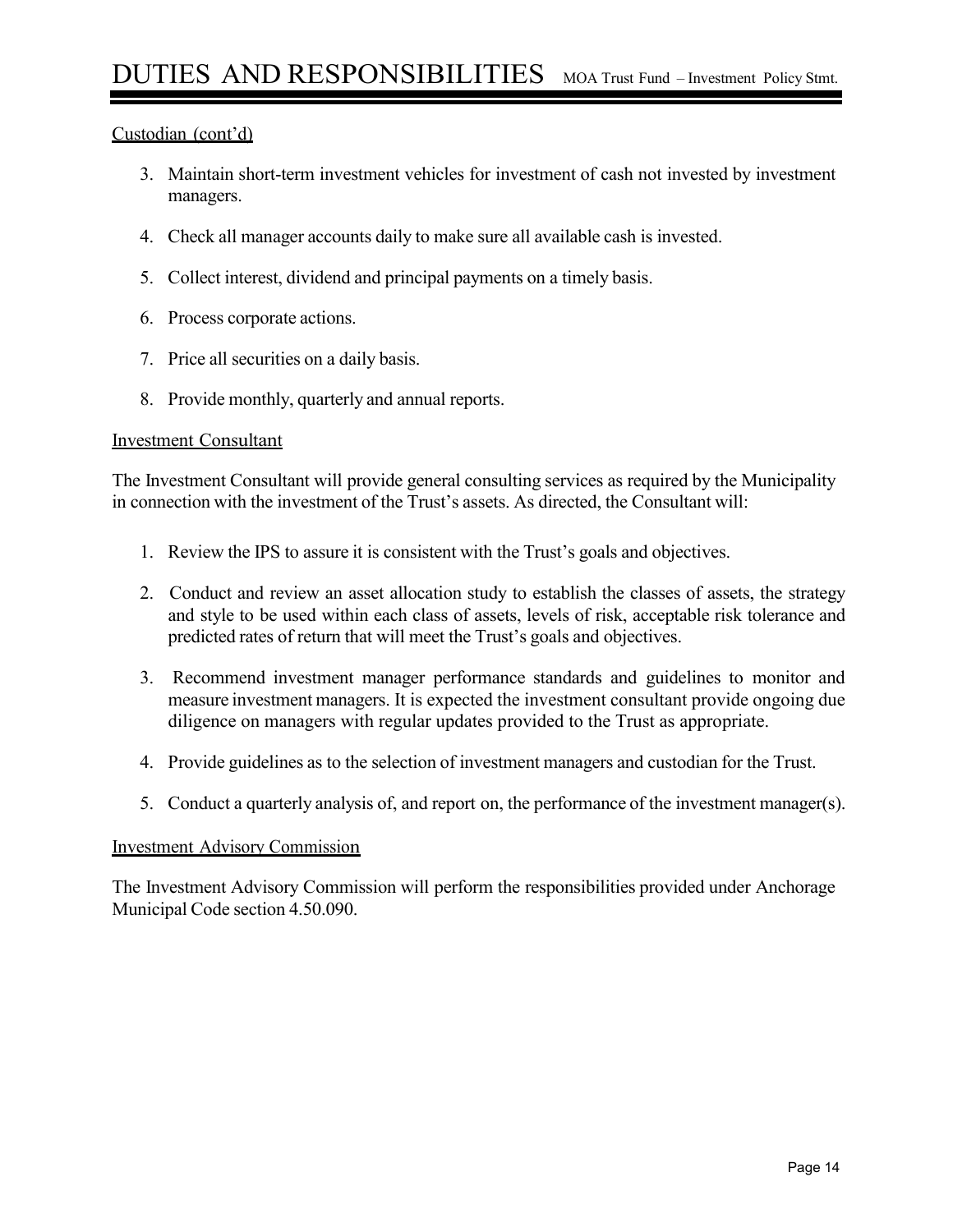#### Monitoring of Investment Managers

Quarterly performance will be evaluated to test progress toward the attainment of longer-term targets. It is understood that there are likely to be short-term periods during which performance deviates from market indices. During such times, greater emphasis shall be placed on peer performance comparisons with managers employing similar styles.

The following will be reviewed on a quarterly basis:

- Manager's adherence to the security and portfolio guidelines and the duties and responsibilities of investment managers, as prescribed above;
- Material changes in the manager's organization, investment philosophy and/or personnel; and,
- Comparisons of the manager's results to appropriate indices and peer groups, specifically:

| <b>Asset Class</b>           | <b>Index</b>                                                                 | <b>Peer Universe</b>                                                          |
|------------------------------|------------------------------------------------------------------------------|-------------------------------------------------------------------------------|
| Domestic Equity              | Appropriate style / capitalization<br>index: S&P, MSCI, or Russell<br>series | Appropriate U.S. equity style /<br>capitalization peer universe               |
| <b>International Equity</b>  | Appropriate MSCI style index                                                 | Appropriate international equity<br>style $\ell$ capitalization peer universe |
| Fixed Income                 | <b>Bloomberg US Aggregate Bond</b><br>Index                                  | Appropriate fixed income style<br>universe                                    |
| Private Credit               | Credit Suisse<br>Leveraged Loan<br>Index + $2\%$                             | N/A                                                                           |
| <b>Emerging Markets Debt</b> | EMD Blended Index*                                                           | Appropriate Emerging Markets<br>Debt peer universe                            |
| <b>Real Estate</b>           | NCREIF ODCE Index (AWA)**                                                    | N/A                                                                           |

\*EMD Blended Index consists of an appropriate mix of hard and local currency exposure by index (Emerging Markets Bond Global Diversified Index (Hard Currency) and JPM GBI-EM Global Diversified Index (Local Currency).

\*\*NCREIF ODCE= National Council of Real Estate Investment Fiduciaries Open-End Diversified Core Equity

The risk associated with each manager's portfolio, as measured by the variability of quarterly returns (i.e., annualized standard deviation), should not exceed that of the benchmark index and the peer group without a corresponding increase in performance above the benchmark and peer group.

It is recognized that on-going review and analysis of investment managers is an important component of fiduciary responsibility. Accordingly, thorough and regular reviews of investment managers will be conducted. Further review of managers may be warranted when: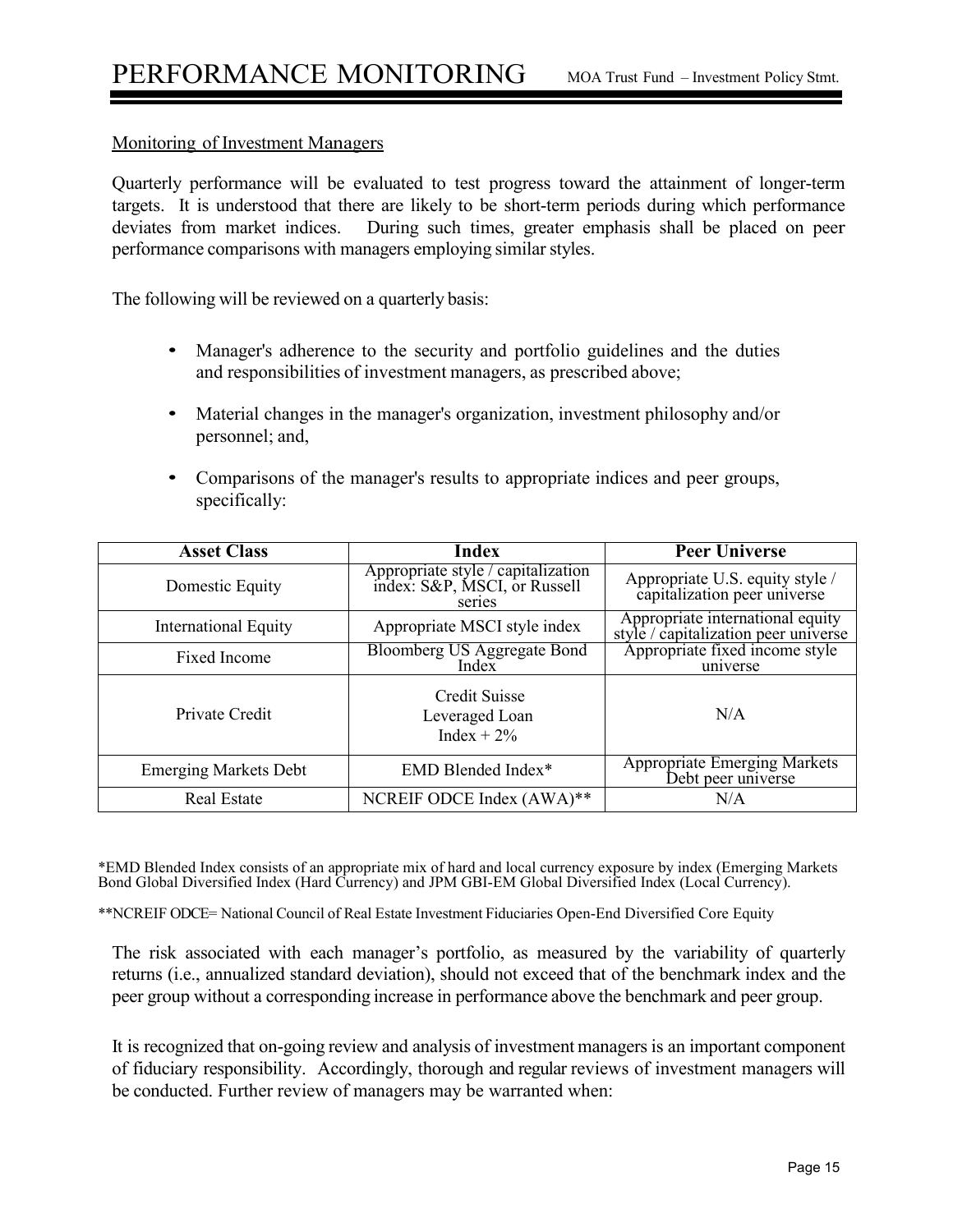- A manager performs in the bottom quartile (75th percentile) of their peer group over a three- or five-year period;
- A manager falls in the southeast quadrant of the risk/return scatter plot over a 5-year time period or full market cycle;
- A manager's 5-year risk-adjusted return fall below that of the median manager within the appropriate peer group.

Major organizational changes may also warrant immediate review of the manager, including:

- Change in professionals
- Significant account losses
- Significant growth of new business
- Change in ownership

The performance of the investment managers will be monitored on an on-going basis. External investment managers may be terminated at any time subject to contract provisions.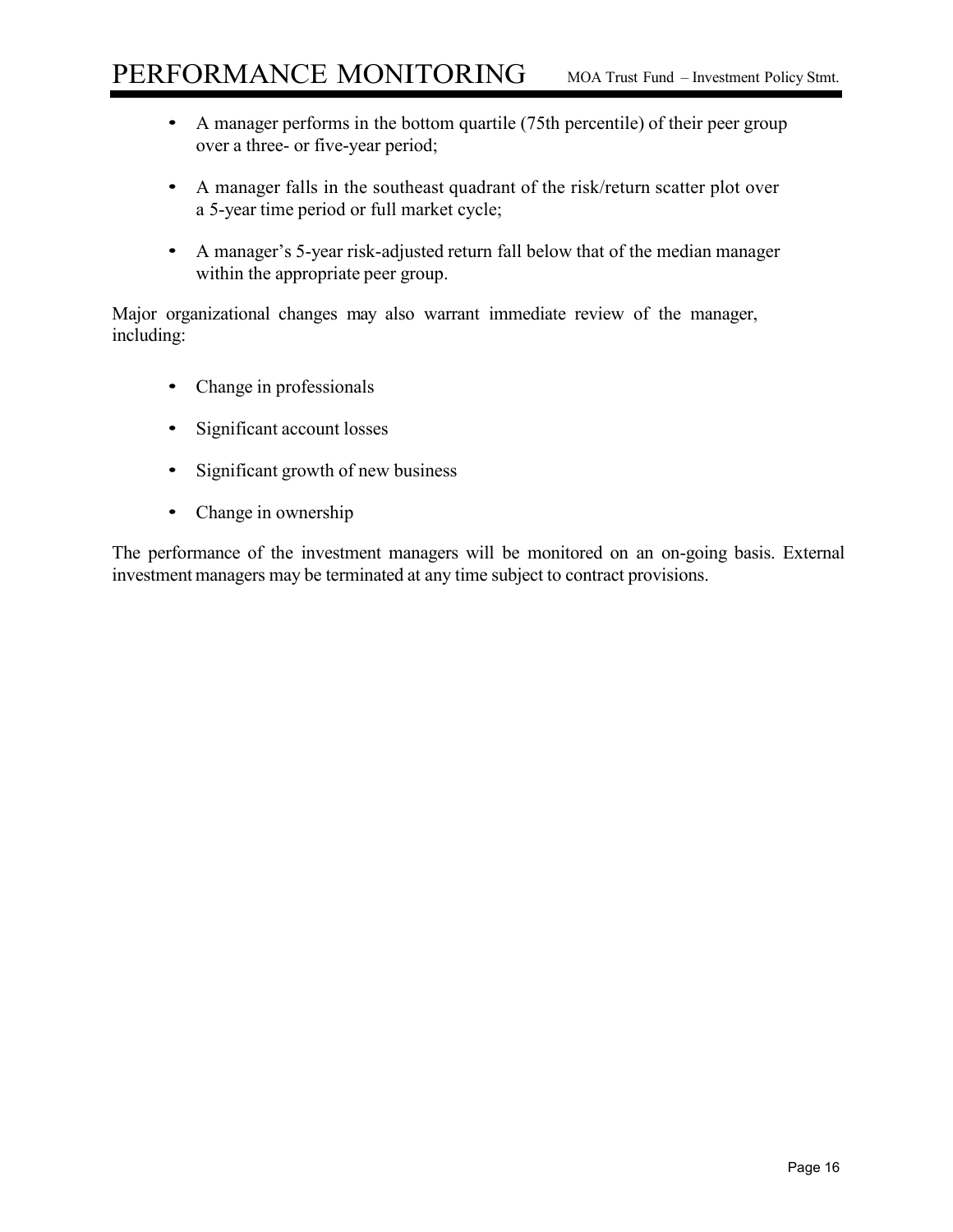#### Review of Investment Objectives

The investment program will be reviewed at least annually to determine the continued feasibility of achieving the investment objectives and the appropriateness of the IPS for achieving those objectives. It is not expected that the IPS will change frequently. In particular, short-term changes in the financial markets should not require adjustments to the IPS.